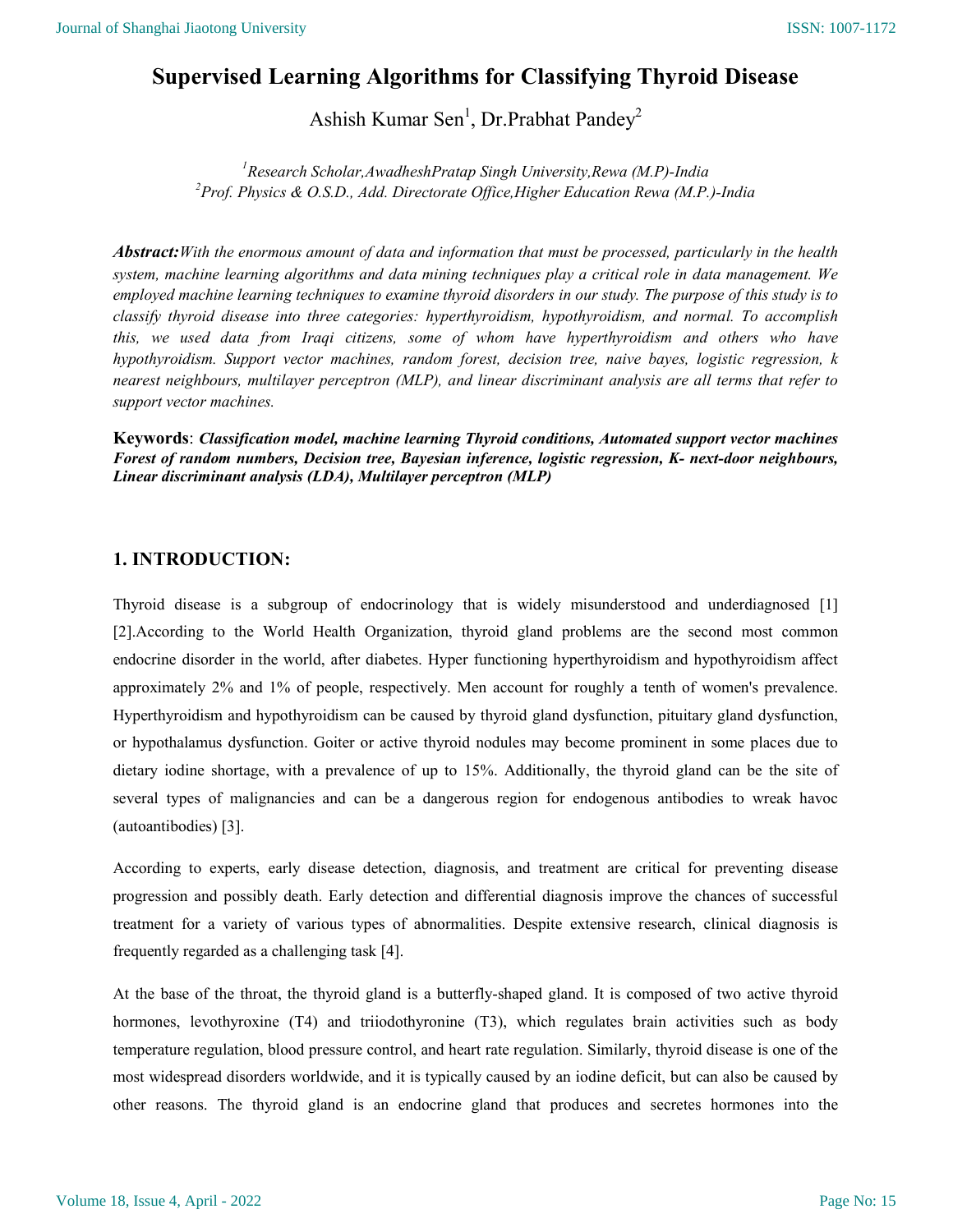bloodstream. It is located in the centre of the body's front. Thyroid gland hormones aid in digestion and help keep the body wet, balanced, and so on. Thyroid hormones such as T3 (triiodothyronine), T4 (thyroid hormone), and TSH (thyroid stimulating hormone) are used to monitor thyroid activity (thyroid stimulating hormone). Hypothyroidism and hyperthyroidism are the two forms of thyroid disorder. Data mining [5] is a semiautomated technique for discovering relationships within large datasets.

Machine learning algorithms are one of the most effective solutions to numerous difficult-to-solve situations [6]. Classification is a data extraction technique (machine learning) that is used to predict and identify a variety of diseases, including thyroid disease, which we researched and classified here because machine learning algorithms play a significant role in classifying thyroid disease and because these algorithms are fast and efficient [7]. Although computer learning and artificial intelligence have been used in medicine since the field's inception [8], there has been a recent push to consider the need for machine learning-driven healthcare solutions. As a result, analysts believe that machine learning will become increasingly prevalent in healthcare in the coming years [9].

Hyperthyroidism is a condition in which the thyroid gland produces an abnormally high amount of thyroid hormones. Increased thyroid hormone levels are the cause of hyperthyroidism [10]. Dry skin, increased temperature sensitivity, hair thinning, weight loss, increased heart rate, hypertension, excessive perspiration, neck enlargement, anxiousness, menstrual cycles becoming shorter, irregular stomach movements, and hands shaking are some of the symptoms [11]. Hypothyroidism is a medical term that refers to an underactive thyroid gland.

Hypothyroidism is a condition that results from a decrease in thyroid hormone production. In medical words, hypo denotes insufficient or less. Hypothyroidism is mostly caused by inflammation and thyroid gland damage. Obesity, a slow heart rate, increased temperature sensitivity, neck swelling, dry skin, numb hands, hair loss, irregular menstrual cycles, and intestinal difficulties are just a few of the symptoms. These symptoms can worsen over time if left untreated [12].

## 2. Review of Literature:

KhushbooChandel [13] in this study, thyroid disorders are identified using various classification models based on characteristics such as TSH, T4U, and goitre. This reasoning is supported by a variety of grouping techniques, including K-nearest neighbour. The algorithms Naive Bayes and support vector machines are used. The experiment was conducted using the Rapid miner instrument, and the results reveal that K-nearest neighbour is more effective in detecting thyroid disease than Naive Bayes. The researchers employed data mining classifiers to diagnose thyroid disorders. Thyroid dysfunction is critical to consider while diagnosing an illness. In this work, KNN and Naive Bayes classifiers were utilised. Rapid miner is used to compare the performance of these two classifiers. The K-nearest neighbour classifier was found to be the most accurate, with 93.44 percent accuracy, while the Naive Bayes classifier had 22.56 percent accuracy. The proposed KNN algorithm enhances classification accuracy, which results in enhanced performance.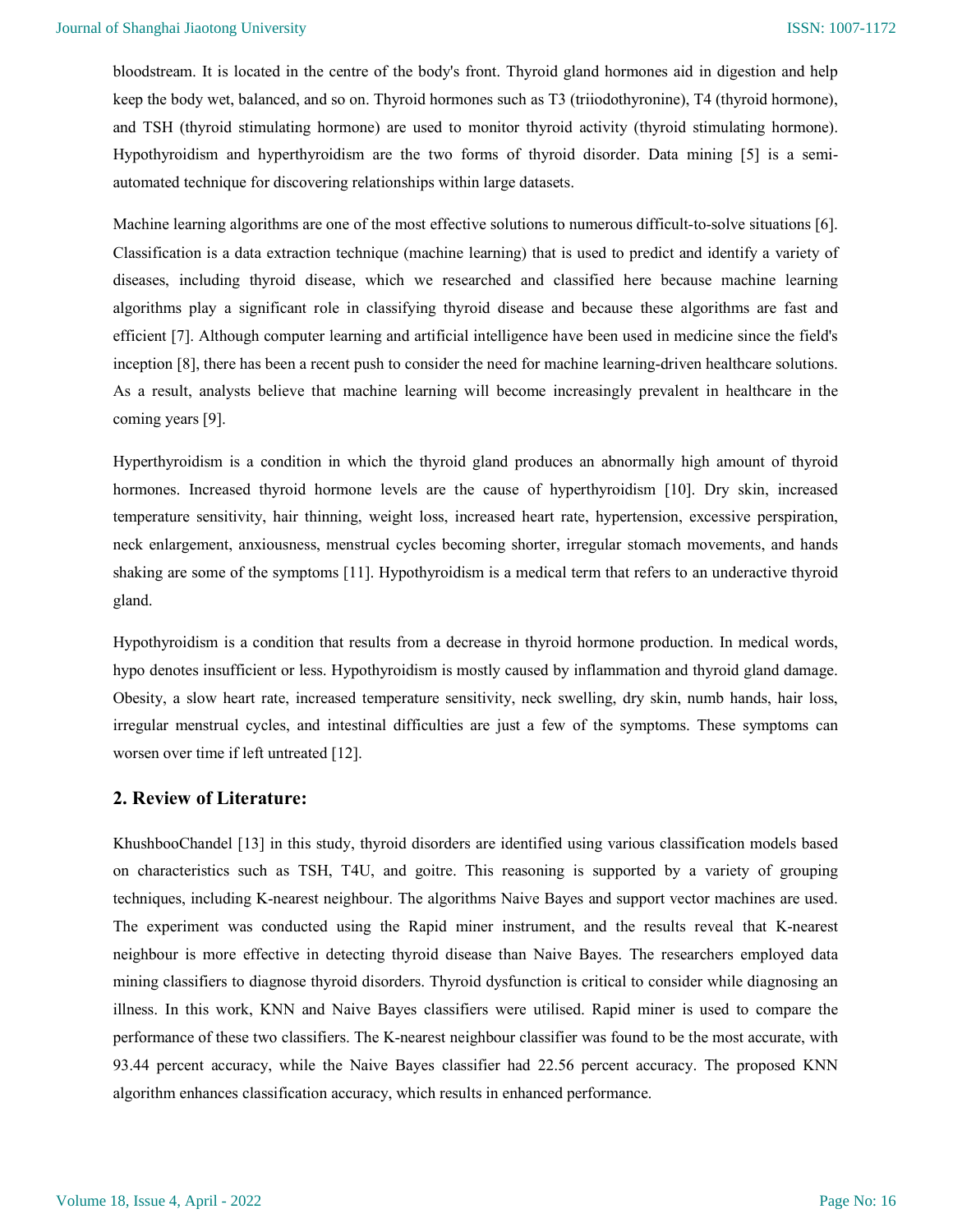As a result, because Naive Bayes can only have a linear, elliptic, or parabolic decision boundary, KNN's decision boundary consistency is a significant advantage. KNN outperforms the majority of approaches due to the interdependence of the components.

RasithaBanu, G. Thyroid disease is one of the most prevalent ailments in humans. The hypothyroid data utilised in this investigation were obtained from the University of California, Irvine's data repository (UCI). The entire study effort will be conducted using the platform Waikato Environment of Information Analysis (WEKA). It was discovered that the J48 technique is more effective than the decision stump tree strategy. Disease diagnosis is a difficult task in the field of health care. Numerous data mining techniques are employed in the decisionmaking process. We applied dimensionality reduction to extract a selection of characteristics from the original results, and we defined hypothyroidism using J48 and decision stump data mining classification approaches. The uncertainty matrix is used to evaluate the precision and error rate of the classifier output. The J48 Algorithm has a precision of 99.58 percent, which is higher than the decision stump tree's precision, and a lower error rate than the decision stump.

Dr. Syed MutaharAaqib, Umar Sidiq, and Rafi Ahmad Khan [15] Classification is one of the most widely used supervised learning data mining techniques. It is used to characterise preset data sets. The classification is frequently used in the healthcare sector to aid in medical decision-making, diagnosis, and administration. The data for this study were obtained from a reputable Kashmiri laboratory. The research will be conducted entirely on the ANACONDA3-5.2.0 platform. Classification methods such as k nearest neighbours, support vector machine, decision tree, and Nave bayes may be employed in an experimental investigation. At 98.89 percent accuracy, the Judgment Tree is the most accurate of the other classes.

Mrs K Sindhya [16] Thyroid disease is a chronic ailment that affects millions of individuals worldwide. Data mining in healthcare is achieving outstanding outcomes in terms of disease prediction. The predictive accuracy of data mining techniques is high, while the cost of prediction is low. Another big advantage is that prediction is a rather quick process. In this work, I analysed thyroid data using classification algorithms and arrived to a conclusion. The efficacy of a model is essentially governed by two things. The first is the precision of the prediction, and the second is the time required to make the prediction. According to our research, Nave Bayes forecasts in just 0.04 seconds. It is, however, less precise than J48 and Random Forest. When we looked at prediction accuracy, we found that the Random Forest model was 99.3 percent accurate. However, the model takes longer to develop than the other two iterations. As a result, we may claim that J48 is the best model for hypothyroid prediction because its accuracy is 99 percent, which is among the greatest, and it runs in 0.2 seconds, much less time than the Random Forest model.

AKGÜL, Göksu, and coauthors [17] The purpose of this work is to propose a strategy based on data mining for increasing the precision of hypothyroidism diagnosis by merging patient questions and test findings into the diagnosis process. A secondary objective is to mitigate the hazards associated with dialysis interventional trials. The conclusive conclusion the new samples' hypothyroid status was assessed using data from the UCI machine learning database, which contained 3163 samples, 151 of which were hypothyroid and the remainder were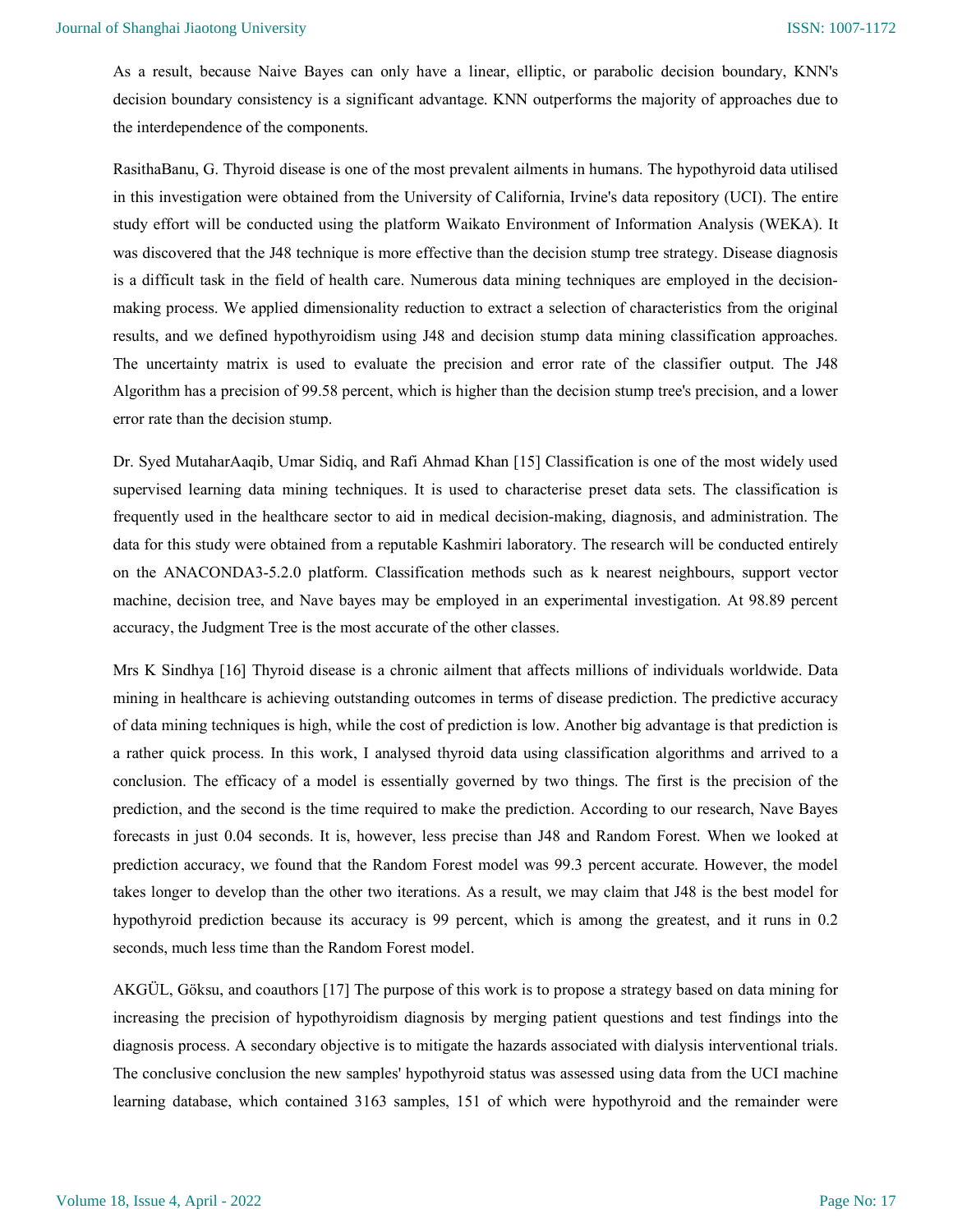normal. Different sample strategies were employed to eliminate the imbalanced distribution, and Logistic Regression, K Nearest Neighbor, and Support Vector Machine classifiers were utilised to create models to diagnose hypothyroidism. In this context, the thesis established the effect of sample methodologies on the diagnosis of hypothyroidism. Of all the models created, the Logistic Regression classifier delivered the best results. For this study, which was trained on the data set using over-sampling approaches, the precision was 97.8 percent, the F-Score was 82.26 percent, the region under the curve was 93.2 percent, and the Matthews correlation coefficient was 81.8 percent.

K. VijiyaKumar et al. The purpose of this study is to develop a method for reliably and early detection of diabetes in a patient by utilising the Random Forest algorithm in a machine learning technology. Random Forest algorithms are a subclass of ensemble learning algorithms that are frequently used for classification and regression applications. The performance ratio is superior to that of other methods. The proposed model produces the best outcomes for diabetic prediction, and the results indicate that the prediction system is capable of projecting diabetes disease accurately, effectively, and most importantly, quickly.

VikasChaurasia, Saurabh Pal, and B. B. Tiwari Breast cancer is the second most frequent type of cancer in women, after all other types. This research paper's objective is to present a breast cancer study that utilises cutting-edge approaches. By adding recent scientific developments, we can improve breast cancer survivability modelling models. We constructed prediction models for 68 3 breast cancer cases using a large dataset and three widely used data mining algorithms (Nave Bayes, RBF Network, and J48). To compare the accuracy of the three prediction models, we employed 10-fold cross-validation procedures to determine the unbiased estimation of the three models. The findings indicate that visiting the Bay is quite safe (based on an average precision Breast Cancer dataset). The RBF Network is the second-best predictor, achieving 93.41 percent accuracy on the holdout sample (better than any other predictor reported in the literature), and Nave Bayes is the third-best predictor, achieving 97.36 percent accuracy on the holdout sample (better than any other predictor reported in the literature) (better than any other prediction accuracy published in the literature). We investigated three breast cancer survivorship prediction models in this study using two different criteria: benign and malignant cancer cases.

Amina Begum and A. Parkavi [20] Recent study has concentrated on the classification of thyroid illness in two of the most common thyroid dysfunctions in the general population (hyperthyroidism and hypothyroidism). The authors examined and analysed four distinct categorization models: Naive Bayes, Decision Trees, Multilayer Perceptions, and Radial Basis Function Networks. The data indicate that all of the categorization models indicated above are highly accurate, with the Decision Tree model scoring the highest. The classifier was constructed and verified using data from a Romanian data website and the University of California, Irvine's machine learning repository. Two data sets are available: KNIME Analytics Platform and Weka. The categorization models were developed and tested using data mining techniques. According to the literature, numerous studies in the subject of thyroid classification employ various data mining techniques to develop robust classifiers. The authors of this study investigated the use of four classification models (Nave Bayes, Decision Tree, MLP, and RBF Network) on thyroid data to aid in the classification of thyroid dysfunctions such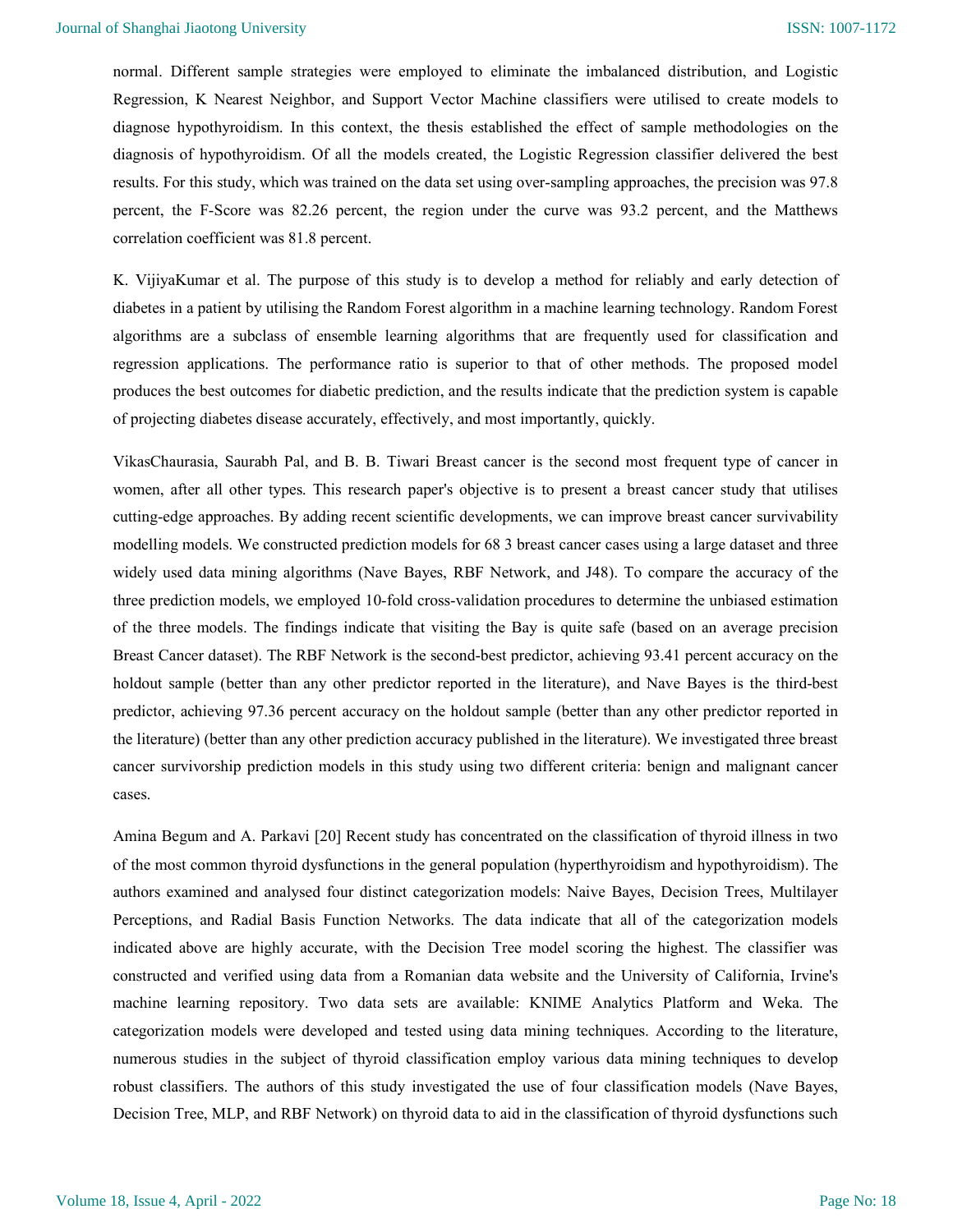as hyperthyroidism and hypothyroidism. The decision tree model was the proper classification model in all of the cases examined.

# Table1. Demonstrates the literature review and the algorithms that were employed, as well as their accuracy

| Study<br>number | Authors                                                       | Reference | vear | Algorithms                                                                       | Accuracy                                                                         |
|-----------------|---------------------------------------------------------------|-----------|------|----------------------------------------------------------------------------------|----------------------------------------------------------------------------------|
|                 | Chandel, Khushboo                                             | $[13]$    | 2016 | KNN, Naive Bayes                                                                 | <b>KNN 93.44, Naive</b><br><b>Bayes 22.56</b>                                    |
| $\overline{2}$  | Banu, G. Rasitha                                              | 14        | 2016 | J48                                                                              | J48 99.85                                                                        |
| 3               | Umar Sidiq, Dr. Syed<br>Mutahar Aaqib, and Rafi<br>Ahmad Khan | $[15]$    | 2019 | k nearest neighbors, Support<br>vector machine, Decision<br>tree, and Nave bayes | Nave bayes 98.89,<br><b>SVM 96.30, KNN</b><br>98.89                              |
| 4               | Sindhya, Mrs K                                                | $[16]$    | 2020 | Nave bayes, J48 and<br><b>Random Forest</b>                                      | J48 99, Random<br>Forest 99.3, Nave<br>bayes 95                                  |
| 5               | AKGÜL, Göksu, et al                                           | $[17]$    | 2020 | k nearest neighbors and<br><b>SVM</b>                                            | k nearest neighbors<br>92, SVM 97.8                                              |
| 6               | VijiyaKumar, K., et al                                        | $[18]$    | 2019 | <b>Random Forest</b>                                                             | the results revealed<br>that the prediction<br>system is capable of<br>correctly |
| 7               | Chaurasia, Vikas,<br>Saurabh Pal, and B. B.<br>Tiwari         | $[19]$    | 2018 | Nave Bayes, RBF Network,<br>and J48                                              | J48 93.41, Nave<br>Bayes 97.36, RBF<br>Network 96.77                             |
| 8               | Begum, Amina, and A.<br>Parkavi                               | $[20]$    | 2019 | Nave Bayes, Decision Tree,<br>MLP, and RBF Network                               | Nave Bayes 91.63.<br>Decision Tree 96.91.<br>MLP 95.15, and RBF<br>Network 96.03 |

# 3. METHODOLOGY:

# 3.1 Collecting Data:

Machine learning algorithms are utilised in the speedy and early diagnosis of thyroid and other disorders, since they have established a substantial presence in the health area and assist us in diagnosing and classifying diseases. As a result, we were able to collect a substantial amount of data on thyroid illnesses and are currently working on classifying diseases using this data in our study. The data that I used in our study is a collection of data from external hospitals and laboratories that specialise in analysing and diagnosing diseases, and the sample drawn from the data is the Iraqi population, with the type of data collected relating to thyroid disease. Data were collected on 1250 people, males and females, ranging in age from one year to one year. 90 years, as these samples include persons with thyroid disease who have hyperthyroidism or hypothyroidism, as well as healthy individuals who do not have thyroid disease. The data were collected over a one- to four-month period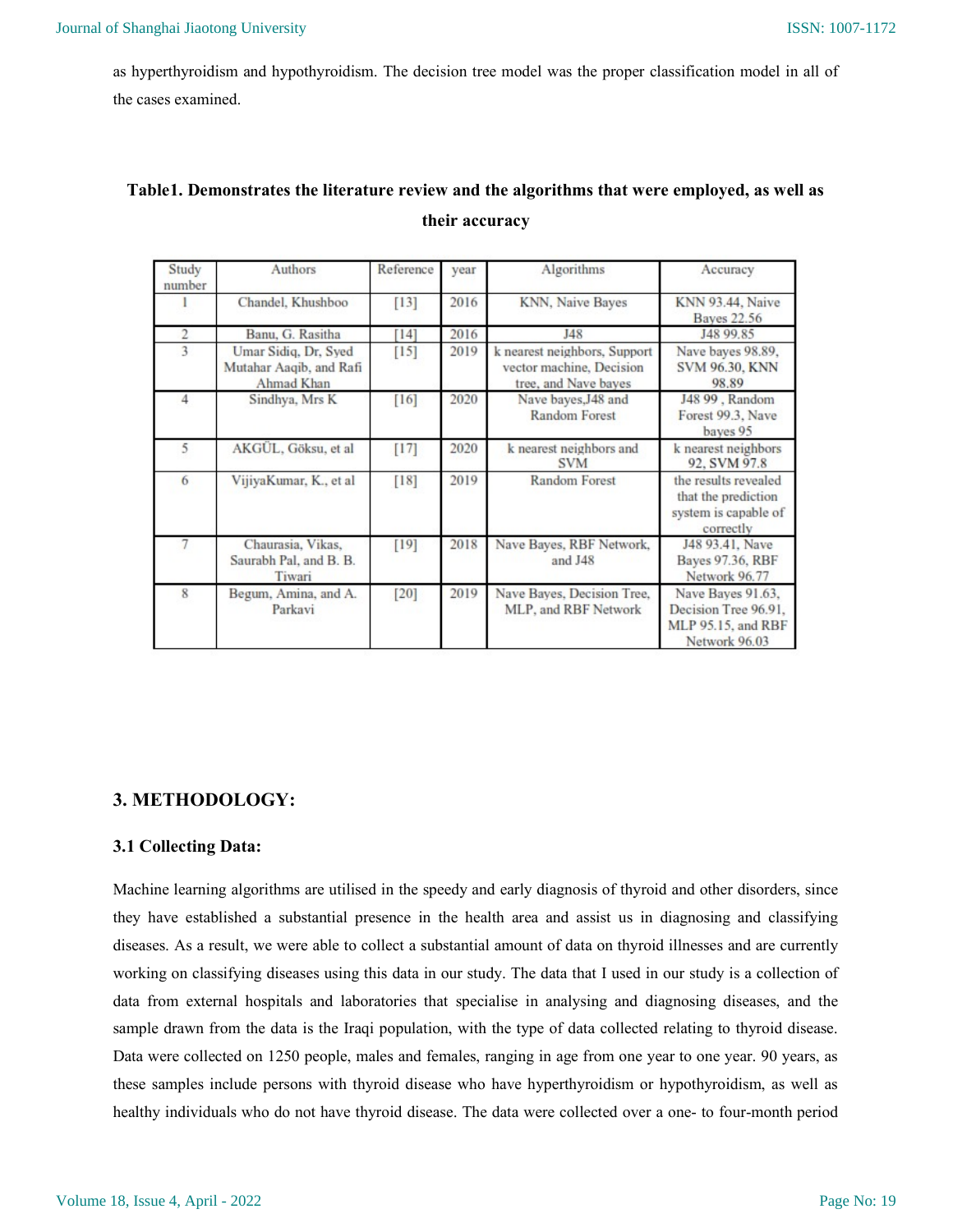with the primary purpose of classifying thyroid illnesses using machine learning techniques. Gender, age, T3 (triiodothyronine), T4 (thyroid hormone), TSH (thyroid stimulating hormone), and a variety of other variables are included in this data. As the data received contains 17 variables or features, all of which were included in our study (id, age, gender, query thyroxin, on anti-thyroid medication, sick, pregnant, thyroid surgery, query hypothyroid, query hyperthyroid, TSH M, TSH, T3 M, T3, T3, T4, Category).

| No             | <b>Attribute Name</b>     | Value Type     | Clarification                         |
|----------------|---------------------------|----------------|---------------------------------------|
| $\mathbf{1}$   | id                        | number         | $1, 2, 3, \ldots,$                    |
| 12             | age                       | number         | 1,10,20,50,                           |
| 3              | gender                    | 1,0            | $1 = m, 0 = f$                        |
| $\overline{4}$ | query thyroxine           | 1,0            | $l = yes, 0 = no$                     |
| 5              | on antithyroid medication | 1,0            | $1 = yes, 0 = no$                     |
| 6              | sick                      | 1,0            | $1 = yes, 0 = no$                     |
| $\overline{7}$ | pregnant                  | 1,0            | $l = yes, 0 = no$                     |
| 8              | thyroid_surgery           | 1,0            | $1 = yes, 0 = no$                     |
| 9              | query_hypothyorid         | 1,0            | $l = yes, 0 = no$                     |
| 10             | query_hyperthyroid        | 1,0            | $l = yes, 0 = no$                     |
| 11             | TSH measured              | 1,0            | $1 = yes, 0 = no$                     |
| 12             | <b>TSH</b>                | Analysis ratio | Numeric value                         |
| 13             | T3 measured               | 1,0            | $l = yes, 0 = no$                     |
| 14             | T <sub>3</sub>            | Analysis ratio | Numeric value                         |
| 15             | T4 measured               | 1,0            | $l = yes, 0 = no$                     |
| 16             | T <sub>4</sub>            | Analysis ratio | Numeric value                         |
| 17             | category                  | 0,1,2          | 0=normal,1=hypothyroid,2=hyperthyroid |
|                |                           |                |                                       |

# Table2.Demonstrates the dataset's features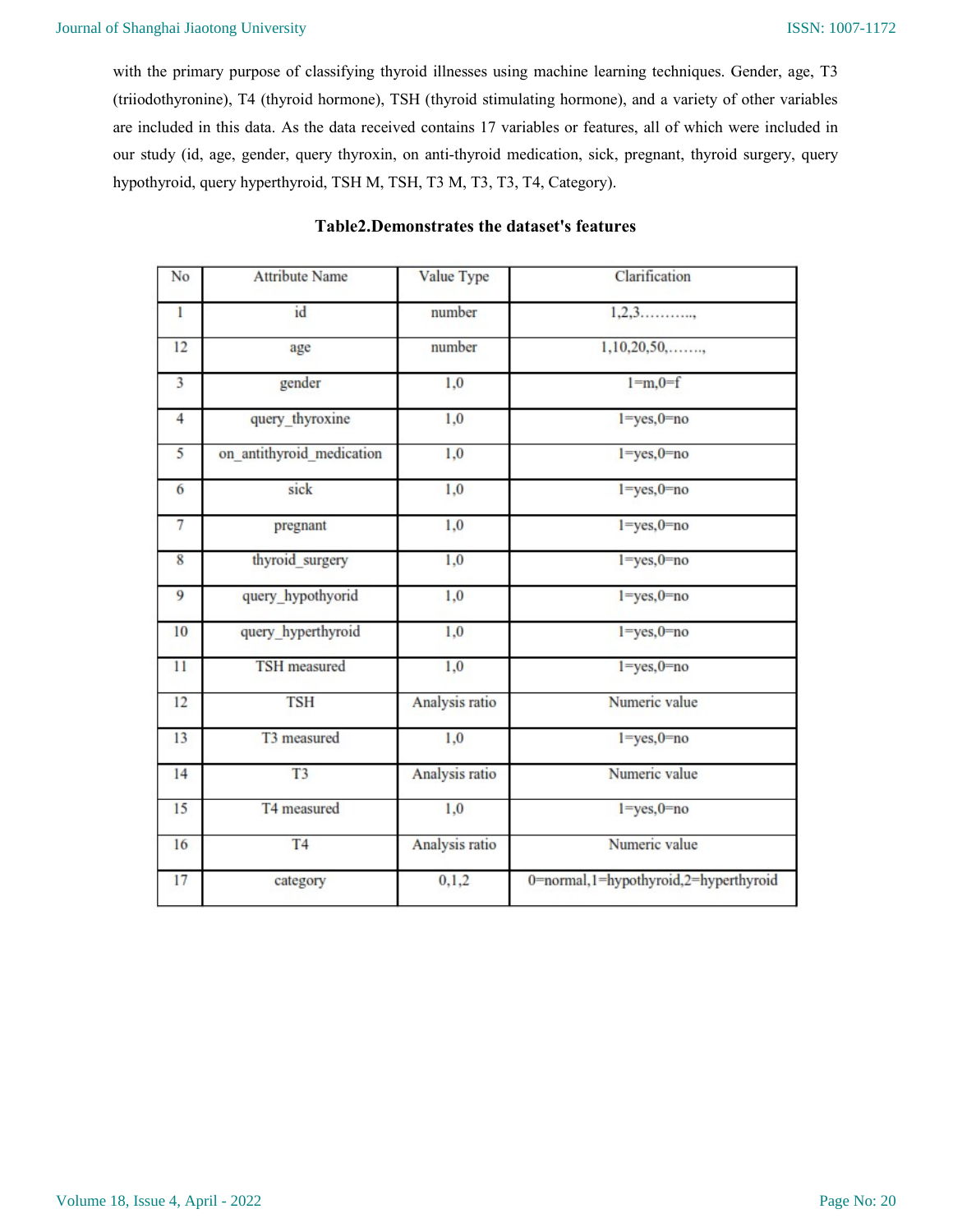



# 3.2 Pre-processing of Data:

Pre-processing data is critical and is a significant stage in data mining because it has a beneficial influence on the data, as the pre-processing process is used to disclose the data through analysis and discovery of lost data, as it carefully examines the data. The pre-processing stage entails cleaning and preparing the data. This stage or step involved cleaning and organising the data that we were able to obtain, where we identified a set of missing data in this data, specifically T4 by number 151 and T3 by number 112, where we were able to process this lost data by replacing it with the mediator's value, and after working in this manner, we were able to obtain the data in a good and better way that was free of errors. Additionally, we applied normalising techniques in conjunction with the MLP method.

# 3.3 Techniques for Machine Learning using Data:

The primary goal of machine learning algorithms is to distinguish between three distinct types of thyroid illness. The first category is hyperthyroidism, the second category is hypothyroidism, and the third category is stable patients with no thyroid problems.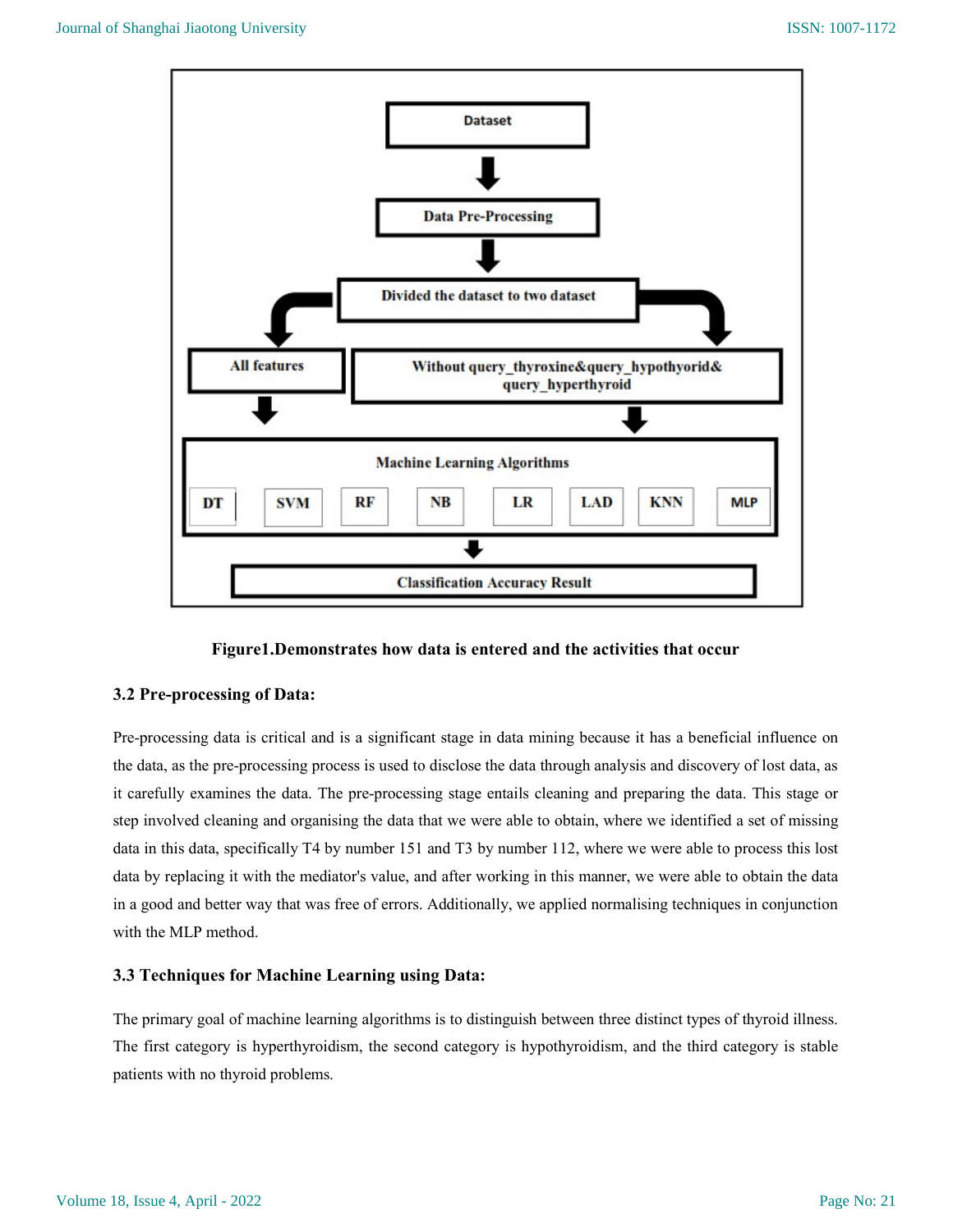### 3.3.1 Sustaining Vector Machines:

The support vector machine (SVM) is a machine learning and data mining approach used to identify the most powerful predictors of this energy consumption variable. To address our challenge, we used popular categorization methods: best subset selection, boosting trees, and generalised additive models. Our first step was to employ forward, backward and best subset selection to identify a subset of predictors that most strongly predicted consumption in a linear fashion. The SVM proposed a method for stratifying the predictor space into sample regions using recursive binary splitting. The researchers chose the boosting tree method since it is one of the most powerful tree-based models available. Additionally, SVM is well-suited for dealing with data with a high degree of dimension.



Figure2. A two-class linear SVM classifier is an illustration [21].

#### 3.3.2 Forest of unknown origin:

The random forest algorithm determines the mean response of each predictor to the energy consumption variable. Then, for each sample, a random forest calculates the absolute distance between each response and the mean of each predictor, resulting in a cumulative sum of the distances between each answer and the data averages. A high distance score indicates that people in each sample were consistently far from the mean response. Detecting rates that classify samples frequently was straightforward—a function that determined the mode of each answer was utilised. If a response method accounted for more than 90% of the total number of questions, the research classified the response as possibly high in terms of energy consumption. Numerous responses are highlighted. Visual assessment of these responses revealed that the subjects had all sampled the same response.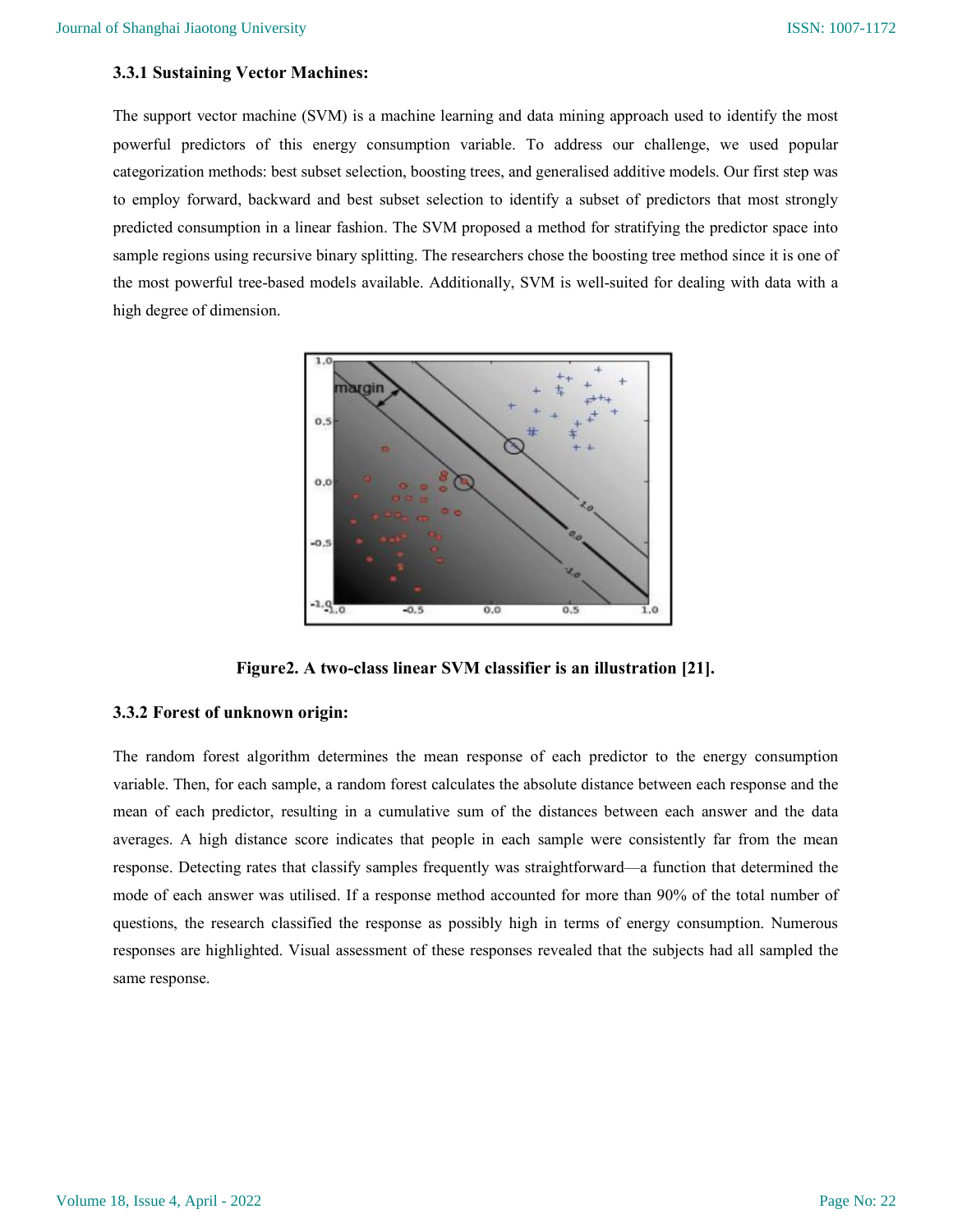

#### Figure3. Ensemble random forest techniques to classification issues in phases [22]

#### 3.3.3 Tree of Decisions:

The decision tree method is based on a decision-boosting machine that is assessed for predicting energy consumption in order to discover the most significant predictors of consumption using a tree-based methodology. To accomplish this, I used the suggested decision tree approach. The decision requires fitting thousands of trees, each of which is generated using data from the preceding tree, in order to continuously improve the model. A few tuning parameters are available, including the number of trees, the shrinkage parameter, and the number of splits in each tree.



Figure4. Structure of a decision tree algorithm [23]

#### 3.3.4 Naïve Bayes:

The naive Bayesian is capable of comparing different generalised additive models that include the output variables of subset selection, the variables having the greatest relative influence on classification, and a combination of the two. It directly compared the forecast accuracy of each best model. It restricted the correlations between single predictors and the response by fitting naive Bayes with various combinations of splines, second degree polynomials, and linear predictor variables. Additional polynomials and splines were applied to predictors whose nonlinear interactions with our response variable were established.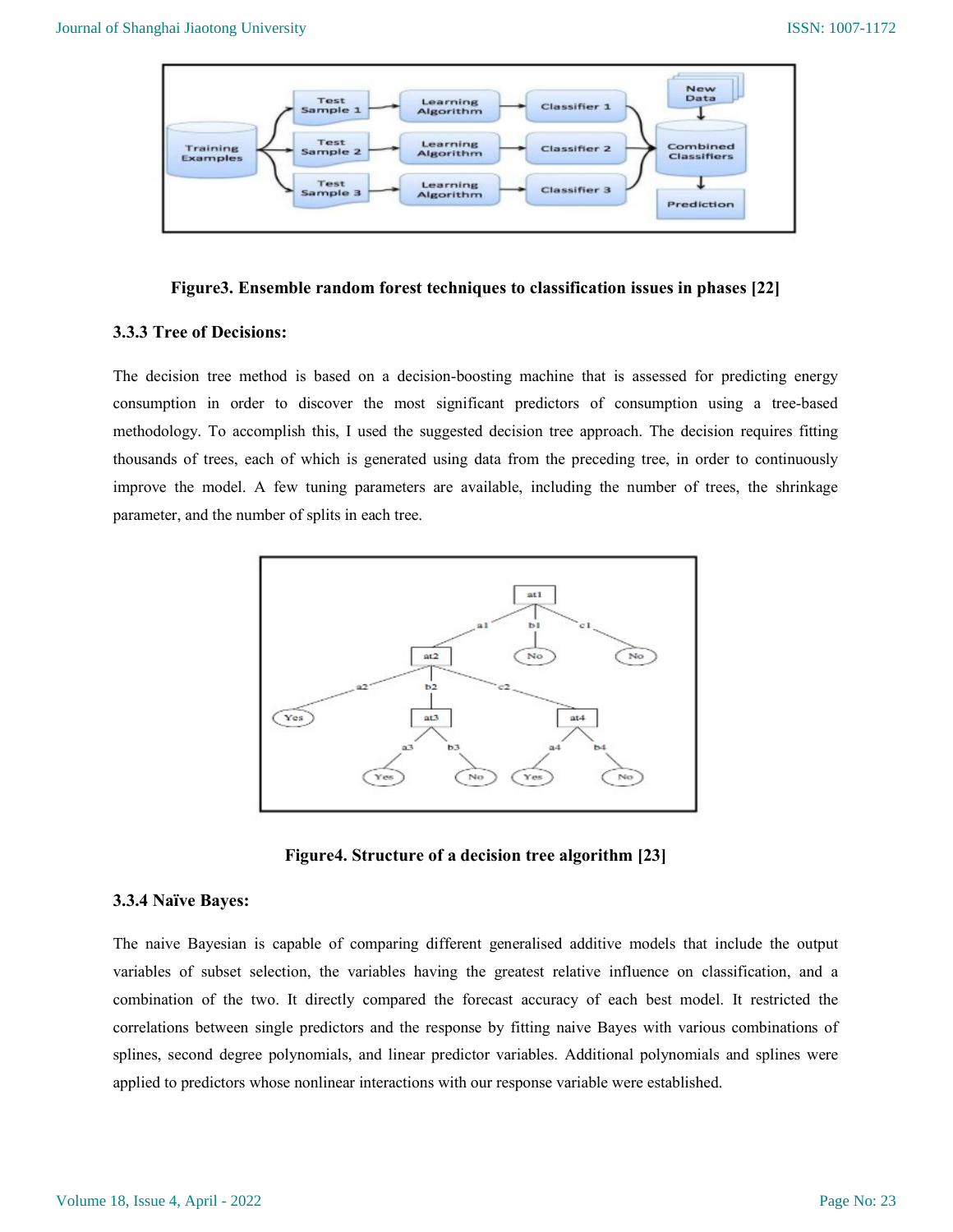

Figure5.On the left, the naive Bayes algorithm is compared to the support vector machine on the right for classification structure [24]

#### 3.3.5 Regression Logistic:

Under the Supervised Learning approach, logistic regression is one of the most often used Machine Learning algorithms. It is a technique for deriving the value of a categorical dependent variable from a set of independent factors. The contribution of a categorical dependent variable is predicted using logistic regression. As a result, the outcome must be either solitary or categorical. It may be Yes or No, 0 or 1, true or false, and so on, but rather than offering exact values such as 0 or 1, it provides probability values between 0 and 1. Except for their application, Logistic Regression and Linear Regression are very similar. While linear regression is used to solve regression problems, logistic regression is used to address classification difficulties [25].

#### 3.3.6 k-Proximate neighbours:

The k-nearest neighbour technique is distinct from the others in that it does classification directly on the data, rather than first developing a model [26]. As a result, no additional model building is required, and the models only variable is k, the number of nearest neighbours to employ in estimating class membership: the value of  $p(y/x)$  is just the ratio of classy members to x's k nearest neighbours. By varying the value of k, the model becomes more or less stable (small or big values of k, respectively). The primary advantage of k-nearest neighbours over other algorithms is its simplicity of implementation. Neighbors can provide context for the categorization result; in situations where black-box models are insufficient, this case-based reasoning can be beneficial. The primary downside of k-nearest neighbours [27] is that it requires specifying a metric for measuring the distance between data elements.

#### 3.3.7 Perceptron with Multiple Layers (MLP):

A multilayer perceptron is a type of feed forward artificial neural network that generates a sequence of outputs in response to a set of inputs (MLP). Between the input and output layers of an MLP, numerous layers of input nodes create a directed graph. MLP trains the network using back propagation. MLP is a technique for deep learning. A multilayer perceptron is a type of neural network that connects several layers in a directed graph, which means that the signal between nodes only travels in one way. Except for the input nodes, each node has a nonlinear activation function. A MLP is a supervised learning procedure that makes use of back propagation.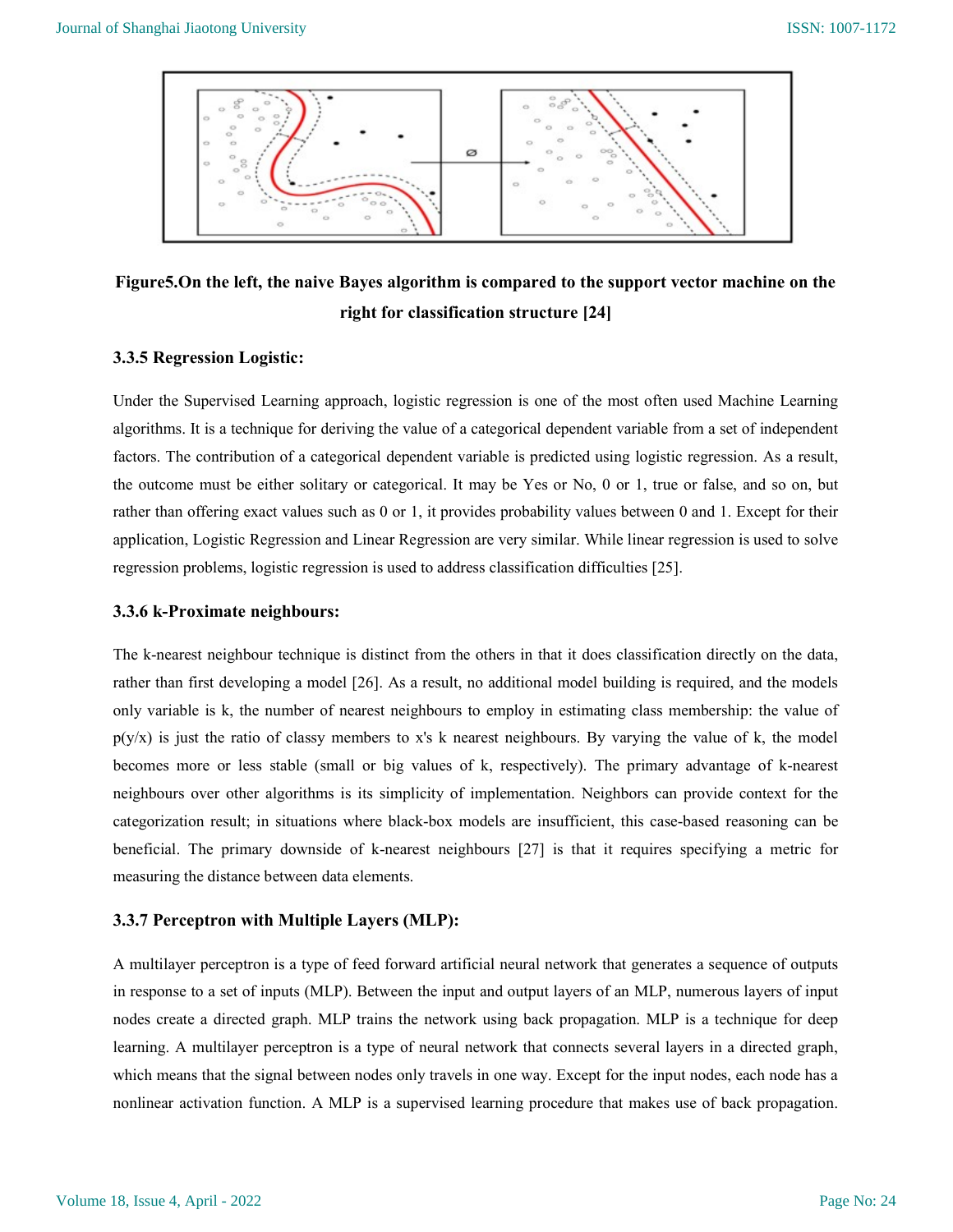MLP is a method for deep learning that makes use of many layers of neurons. MLP is a system that is frequently used in supervised learning issues, computational biology, and research of parallel distributed processing. Speech recognition, picture recognition, and automatic translation are all examples of applications [28].

#### 3.3.8 Discriminant Analysis Using Linear Discriminants:

It is one of the most frequently used approaches for dimensionality reduction. It is employed in systems for pattern recognition, such as machine learning and others. LDA is used to project items from a three-dimensional space to a two-dimensional space. This is accomplished by avoiding frequent dimensionality difficulties while maintaining minimal spatial costs and capital. Machine learning models are constructed using linear discriminant analysis, a supervised classification technique. These dimensionality reduction methods are applied in a variety of applications, including advertisement prediction and picture recognition [29].

### 4. RESULTS:

We used a variety of machine learning algorithms on our data (Decision Tree, SVM, Random Forest, Naive Bayes, Logistic Regression, Linear Discriminant Analysis, k-Nearest Neighbors, and Multi-Layer Perceptron). We divided the existing data into two parts: 30% for training and 70% for testing, as this is the first time we have used this data for training. In the first stage, we applied all the properties in our data to a collection of algorithms provided in the table below, and these results appeared to us as a result of the application process. This practical section was developed using the Python programming language and is regarded a complete and integrated platform. All qualities have been accounted for, which totals sixteen inputs and one output.

| N <sub>O</sub> | Algorithms                          | Accuracy |
|----------------|-------------------------------------|----------|
|                | <b>Decision Tree</b>                | 90.13    |
|                | <b>SVM</b>                          | 92.53    |
|                | <b>Random Forest</b>                | 91.2     |
|                | <b>Naive Bayes</b>                  | 90.67    |
|                | Logistic Regression                 | 91.73    |
|                | <b>Linear Discriminant Analysis</b> | 83.2     |
|                | <b>KNeighbors Classifier</b>        | 91.47    |
|                | <b>MLP</b>                          | 96.4     |

## Table3. Metrics for evaluating classification models with all of the dataset's attributes

And, as demonstrated in this table, it demonstrates the accuracy of each algorithm in the order in which it received an algorithm. Decision Tree with an accuracy of 98.4 SVM accuracy of 92.27 Random Forest has an accuracy of 98.93 percent. 81.33 accuracy for Naive Bayes Accuracy of 91.47 in Logistic Regression 83.2 accuracy for Linear Discriminant Analysis With a KNeighbors Classifier accuracy of 90.93 and an MLP(NN) accuracy of 97.6, this logic Random Forest technique has achieved a high level of accuracy. Then, an algorithm is applied to the Decision Tree. The majority of the algorithms I used to classify thyroid disease have demonstrated their value in detecting the ailment, which will benefit the health system significantly by assisting the health sectors. In the second phase, we eliminated three features based on Ioniţă, Irina, and LiviuIoniţă'sprior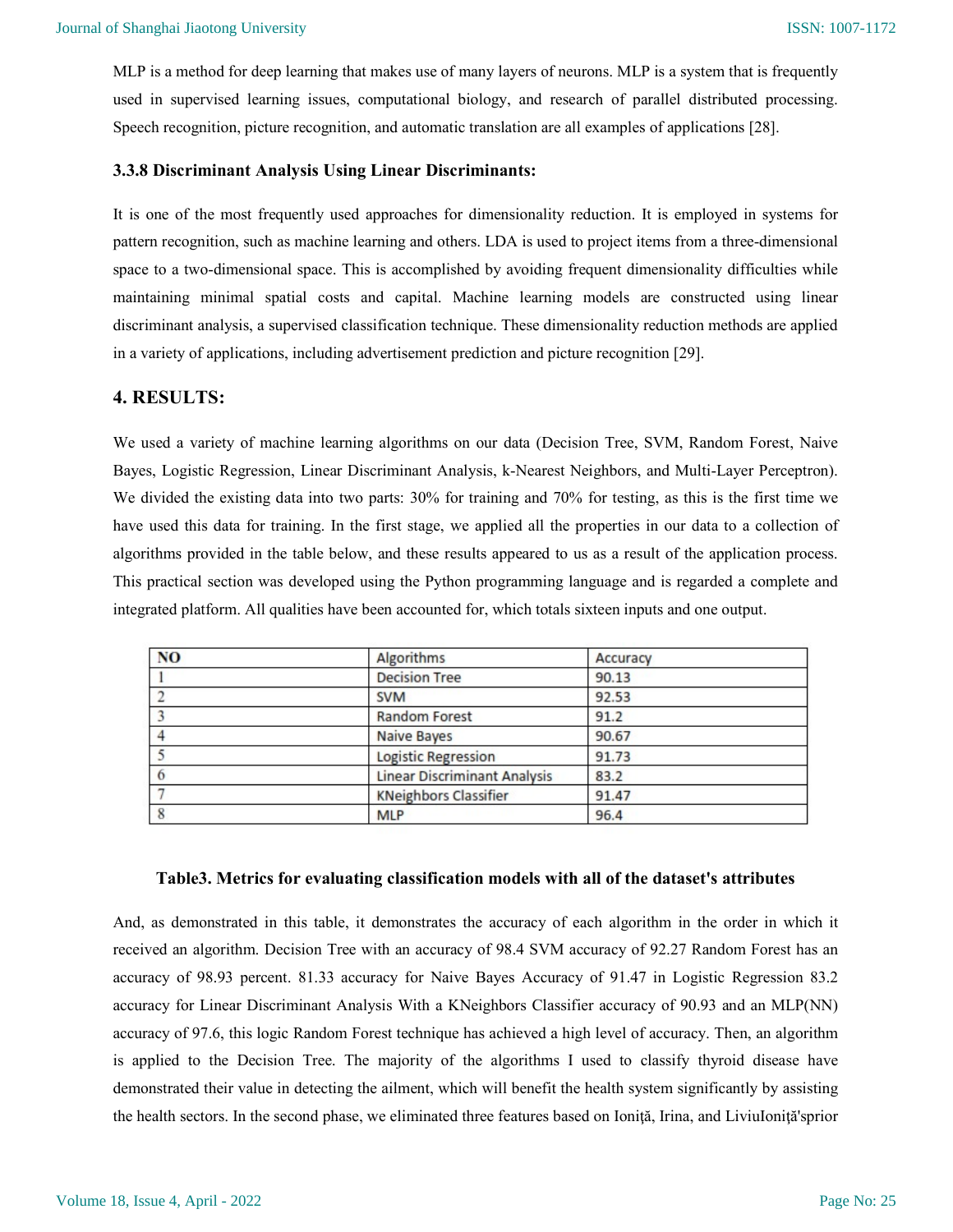study [30]. Both query thyroxin &query hypothyroid &query hyperthyroid were eliminated. After eliminating these attributes, we applied our data to the algorithm group as well, and using the Python script, we obtained the following findings in Table (4).

| NO | <b>Algorithms</b>                   | <b>Accuracy</b><br>98.4 |  |
|----|-------------------------------------|-------------------------|--|
|    | <b>Decision Tree</b>                |                         |  |
|    | <b>SVM</b>                          | 92.27                   |  |
|    | <b>Random Forest</b>                | 98.93                   |  |
|    | Naive Bayes                         | 81.33                   |  |
|    | Logistic Regression                 | 91.47                   |  |
|    | <b>Linear Discriminant Analysis</b> | 83.2                    |  |
|    | KNeighbors Classifier               | 90.93                   |  |
|    | <b>MLP</b>                          | 97.6                    |  |

# Table4.Evaluation metrics for classification models that do not include the data set's three features

As the Naive Bayes method appears to have a high accuracy of 90.67 when the three features are excluded, the SVM algorithm, the logistic regression algorithm, and the KNeighbours Classifier algorithm all gained somewhat in accuracy while the other algorithms decreased significantly in accuracy. We demonstrate here that the accuracy of the algorithms used on our data changes as the characteristics used in the data change, as experience has demonstrated this clear change in the accuracy of the algorithms obtained when three of the characteristics were deleted, as the accuracy of some algorithms decreased while the accuracy of others increased.

# 5. CONCLUSION:

As the Naive Bayes method appears to have a high accuracy of 90.67 when the three features are excluded, the SVM algorithm, the logistic regression algorithm, and the KNeighbours Classifier algorithm all gained somewhat in accuracy while the other algorithms decreased significantly in accuracy. We demonstrate here that the accuracy of the algorithms used on our data changes as the characteristics used in the data change, as experience has demonstrated this clear change in the accuracy of the algorithms obtained when three of the characteristics were deleted, as the accuracy of some algorithms decreased while the accuracy of others increased.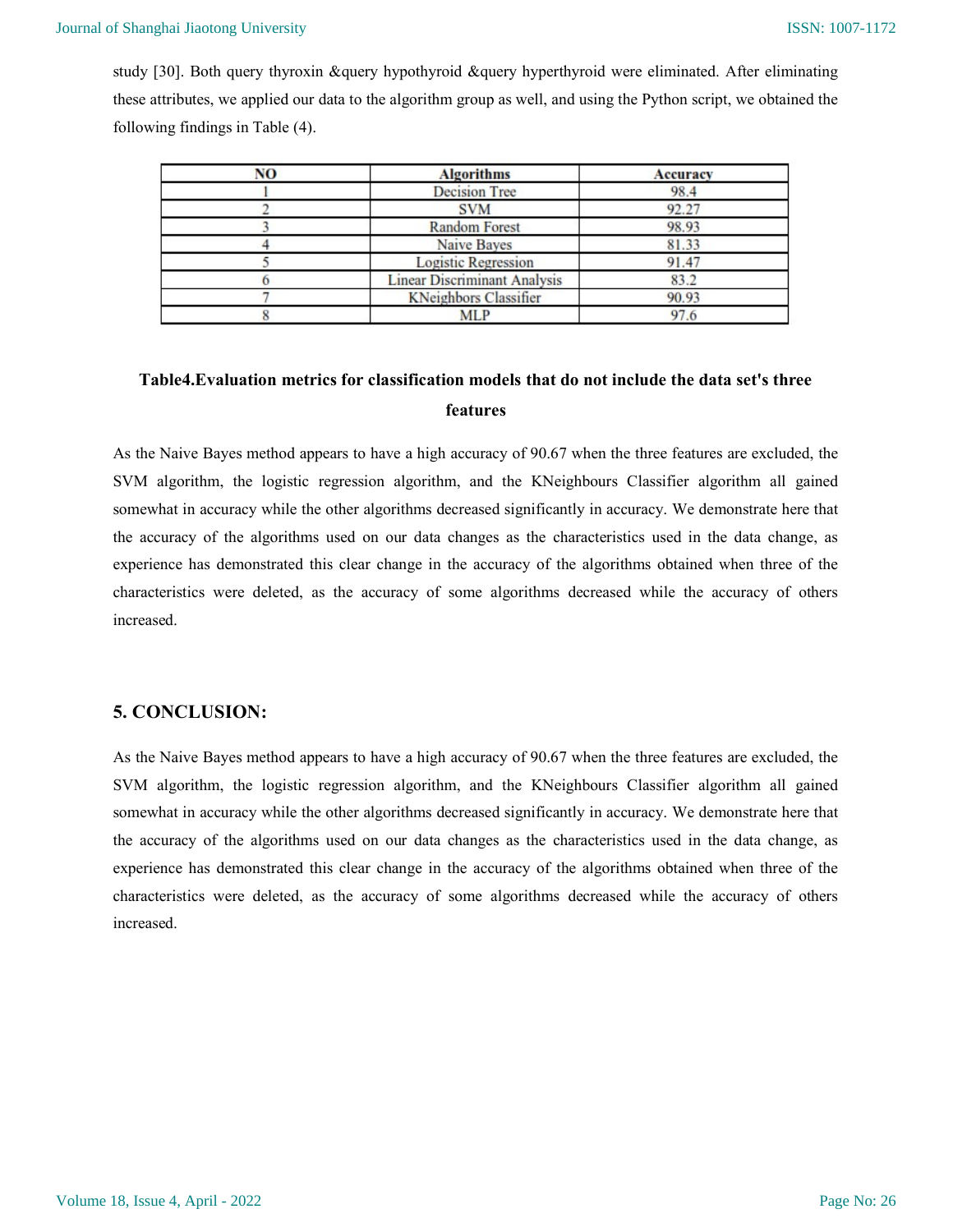# References:

- [1] Azar, a.T, Hassanien, A.E. and Kim, T. Expert system based on neural fuzzy rulesfor thyroid diseases diagnosis, Computer Science, Artificial Intelligence, arXiv:1403.0522, Pp. 1-12,2019.
- [2] Keles, A. ESTDD: Expert system for thyroid diseases diagnosis, Expert Syst Appl., Vol. 34, No.1,Pp.242–246,2017.
- [3] a. c.c.Heuck, "World Health Organization," 2010, [Online]. Available: https://www.who.int/.
- [4] Kouroua, K., Exarchosa, T.P. Exarchosa, K.P., Karamouzisc, M.V. andFotiadisa, D.I. (2017) Machine learning applications in cancer prognosis and prediction, Computational and Structural Biotechnology Journal, Vol. 13, Pp.8–17.
- [5] Shukla, A. &Kaur, P. (2018). Diagnosis of thyroid disorders using artificial neural networks, IEEE International Advance computing Conference (IACC 2009)– Patiala, India, pp 1016-1020.
- [6] Aswad, Salma Abdullah, and EmrullahSonuç. "Classification of VPN Network Traffic Flow Using Time Related Features on Apache Spark", 2020 4th International Symposium on Multidisciplinary Studies and Innovative Technologies (ISMSIT). IEEE, 2020.
- [7] Banu, G. Rasitha. "A Role of decision Tree classification data Mining Technique in Diagnosing Thyroid,disease." International Journal of Computer Sciences and Engineering 4.11 (2017): 6470.
- [8] Chandio, Jamil Ahmed, et al. "TDV: Intelligent system for thyroid disease visualization", 2016 International Conference on Computing, Electronic and Electrical Engineering (ICE Cube), IEEE, 2018.
- [9] Travis B Murdoch and Allan S Detsky. The inevitable application of big data to health care,Jama, 309(13):1351–1352, 2017.
- [10] Dr.Srinivasan B, Pavya K "Diagnosis of Thyroid Disease: A Study" International Research Journal of Engineering and Technology Volume: 03 Issue: 11 | Nov – 20.
- [11] AytürkKeles and Keles, Ali, "ESTDD: Expert system for thyroid diseases diagnosis." International Research Journal of Engineering and Technology (IRJET) Volume: 03 Issue: 11 | Nov -2017 34.1 (2017): 242- 246
- [12] KhushbooTaneja, ParveenSehgal, Prerana "Predictive Data Mining for Diagnosis of Thyroid Disease using Neural Network" International Journal of Research in Management, Science & Technology (E-ISSN: 2321- 3264) Vol. 3, No. 2, April 2018
- [13] Chandel, Khushboo, et al. "A comparative study on thyroid disease detection using K-nearest neighbor and Naive Bayes classification techniques." CSI transactions on ICT 4.2-4 (2017): 313-319.
- [14] Banu, G. Rasitha., "A Role of decision Tree classification data Mining Technique in Diagnosing Thyroid disease." International Journal of Computer Sciences and Engineering 4.11 (2017): 64-70.
- [15] Umar Sidiq, Dr.SyedMutaharAaqib, and Rafi Ahmad Khan, "Diagnosis of various thyroid ailments using data mining classification techniques", Int J Sci Res CoputSciInfTechnol 5 (2019): 131-6.
- [16] Sindhya, Mrs K. "EFFECTIVE PREDICTION OF HYPOTHYROID USING VARIOUS DATA MINING TECHNIQUES."
- [17] AKGÜL, Göksu, et al. "HipotiroidiHastaligiTeshisindeSiniflandirmaAlgoritmalarinin,Kullanimi", BilisimTeknolojileriDergisi 13.3 (2020): 255-268.
- [18] VijiyaKumar, K., et al. "Random Forest Algorithm for the Prediction of Diabetes", 2019 IEEE International Conference on System, Computation, Automation and Networking (ICSCAN), IEEE, 2019.
- [19] Chaurasia, Vikas, Saurabh Pal, and B. B. Tiwari, "Prediction of benign and malignant breast cancer using data mining techniques", Journal of Algorithms & Computational Technology 12.2 (2018): 119-126.
- [20] Begum, Amina, and A. Parkavi. "Prediction of thyroid disease using data mining techniques", 2019 5th International Conference on Advanced Computing &Communication Systems (ICACCS), IEEE, 2019.
- [21] C. Fan, F. Xiao, Z. Li, J. Wang. Unsupervised data analytics in mining big building operational data for energy efficiency enhancement: A review. Energy Build. 2018, 159, 296–308.